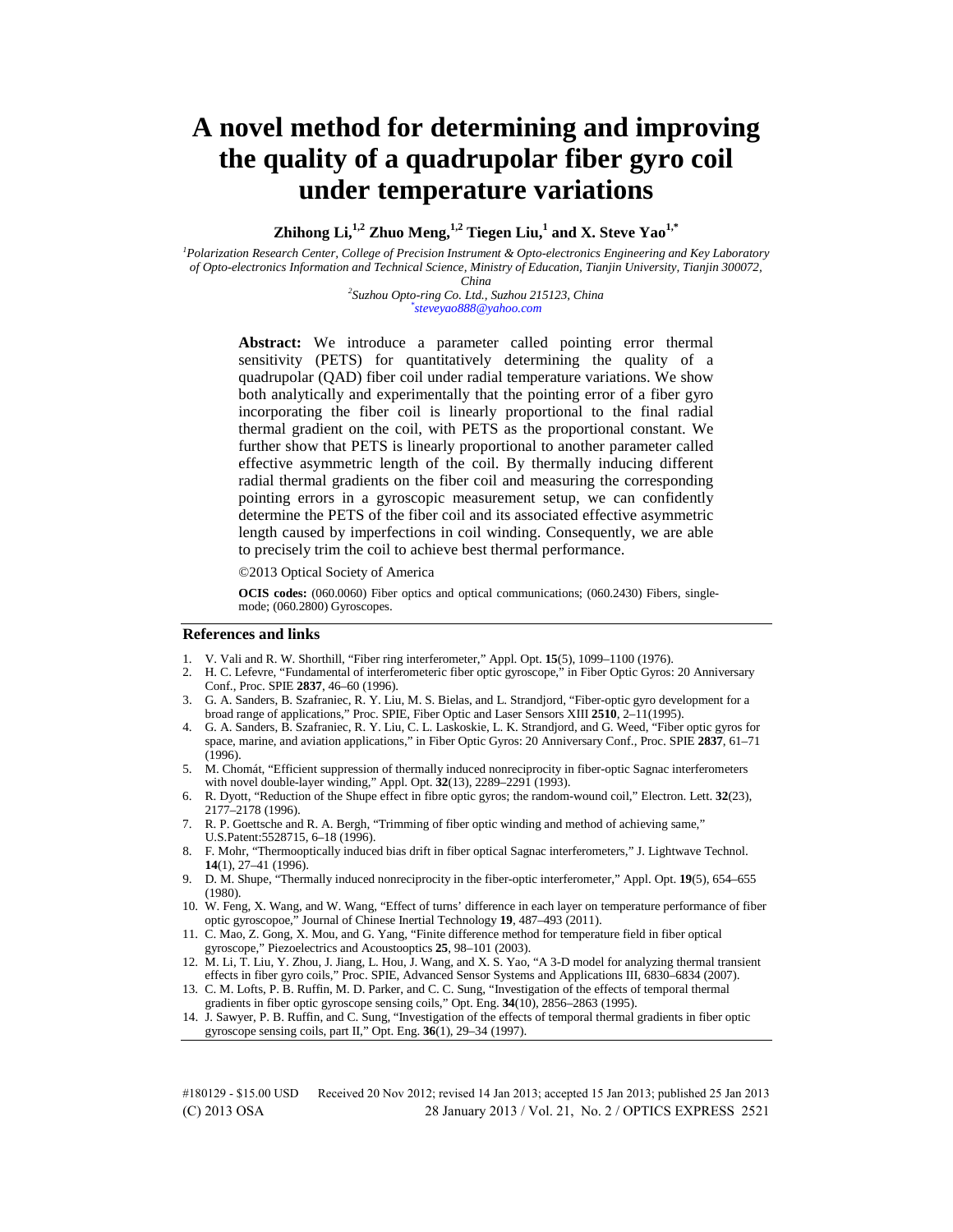## **1. Introduction**

It has been more than 35 years since fiber-optic gyroscope (FOG) was first proposed by V. Vali and R. Shorthill [1]. Nowadays, FOGs are in mass production and are widely used in various military and civilian applications [2–4], such as in aircrafts, vessels, and land vehicles for precision rotation rate and angle detection. A key component in a FOG is a fiber coil, which must be wound painstakingly with special geometries [5–8], such as quadrupolar winding pattern, to reduce a nonreciprocal effect caused by thermal variations known as Shupe effect [9]. Despite a large amount of FOGs have been produced for various applications, the making of good fiber coils still remains a work of art, with large variations in performance for coils made with even the same process. Test standards are available for testing the performance of a whole fiber gyro in operation, including combined contributions from the light source, Y-coupler, passive components, fiber coil, mechanical structure and enclosure, and electronics. However, to the best of authors' knowledge, no published test standards or comprehensive methods are available for testing a fiber coil's performance under temperature variations alone, although some attempts were made to measure coils asymmetry with inconclusive results [10]. Such a test is important for ensuring that good quality fiber coils can be mass produced with good uniformity and efficiency. In order to determine the quality of a coil alone, meaningful test parameters and associated test methods must be defined and developed. Such a parameter can relate to winding imperfections for engineers to find out the root causes of the problem coils, and implement corrective measures or process improvements.

In this paper, we introduce a parameter called pointing error thermal sensitivity (PETS) for quantifying the performance of a quadrupolar fiber coil subject to a time-dependent radial temperature gradient. We show that the pointing error (asymptotic angular error) of a gyro system incorporating the quadrupolar fiber coil is linearly proportional to the final temperature gradient between the inner and outer coil surfaces in the radial direction, with PETS as the proportional constant. We further show that PETS is linearly proportional to a parameter called effective asymmetric length of the fiber coil, caused by imperfections in fiber winding. In addition, by thermally inducing different time-varying radial temperature gradients on the fiber coil (as will be shown in inset b of Fig. 3) and measuring the corresponding pointing errors in a gyroscopic measurement setup, we can confidently determine the PETS of the fiber coil and its associated effective asymmetric length. Such parameters can be directly used to trim the fiber coil [7, 11] for better temperature performance, feedback to coil production for improving winding process, or simply be used to quantitatively determine the quality of fiber gyro coils. Finally, we trim multiple coils according to the obtained asymmetric lengths to achieve best thermal performance, and experimentally verify the usefulness and correctness of the PETS definition and the asymmetry length relations.

It should point out that our experiments indicate that the PETS measurement results are robust against environment temperature variations and sensitive only to coil's asymmetry, and therefore is a practical parameter for characterizing the thermal performance of fiber coils, determining the coil asymmetry length, and guiding the coil trimming.

## **2. Pointing error caused by time-dependent radial thermal gradient**

In this section, we first derive an expression for the angular error of a gyro system incorporating an imperfectly wound fiber coil with a certain length asymmetry. We then introduce and define PETS to describe the performance of the coil against temperature variations, and another parameter called effective asymmetric length to reflect the accumulative winding imperfections.

With the origin of the coordinate located at the fiber coil midpoint  $s = L/2$  (*L* is the total fiber length), the nonreciprocal phase shift ∆<sup>ϕ</sup>*<sup>e</sup>* induced by the Shupe effect in the singlemode fiber can be expressed as [12–14]: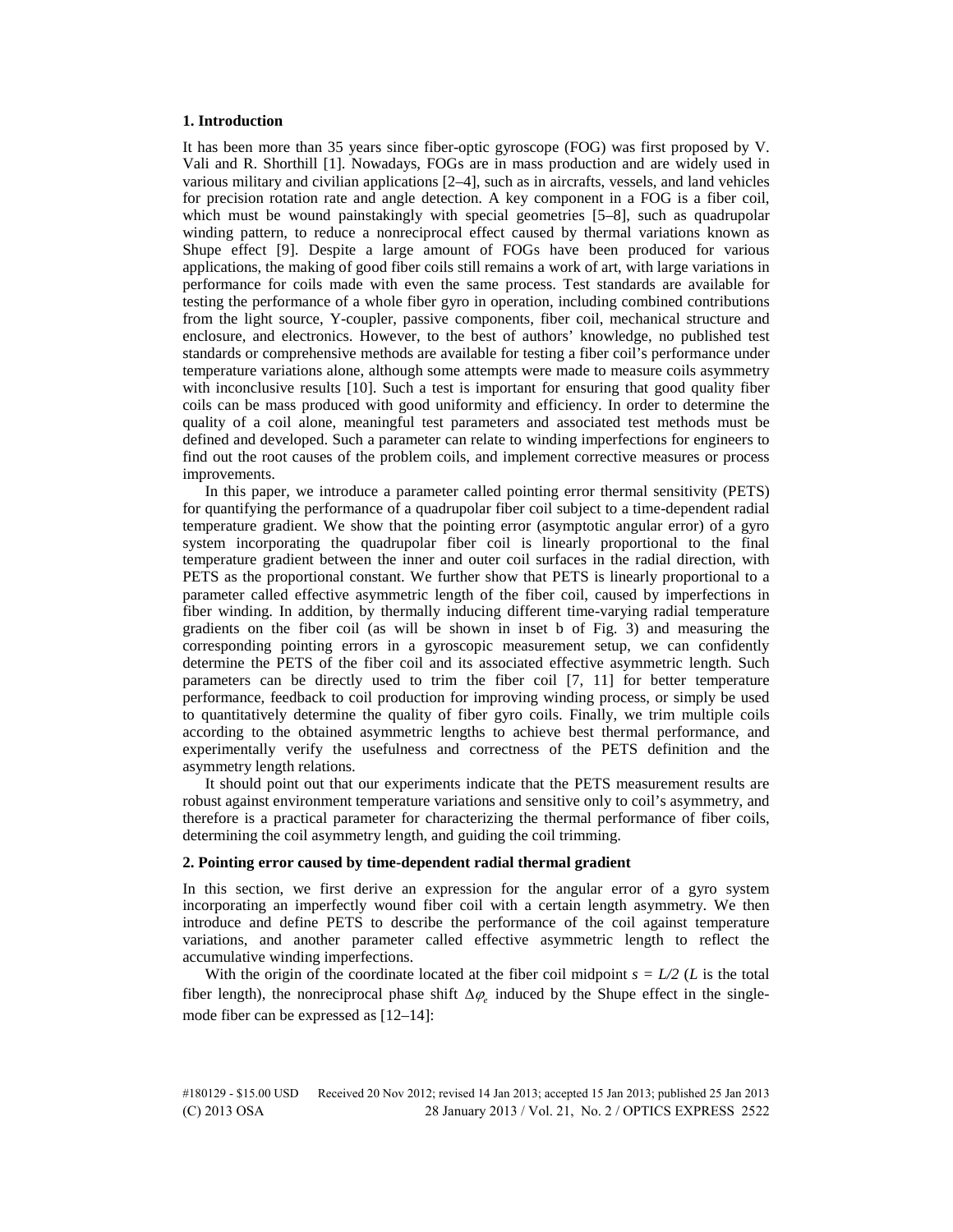$$
\Delta \varphi_{e}(t) = \frac{2\tau}{L} \beta_{0} \frac{\partial n}{\partial T} \left[ \int_{0}^{L/2} \frac{\partial T(s,t)}{\partial t} s ds - \int_{0}^{L/2} \frac{\partial T(s',t)}{\partial t} s' ds' \right]
$$
(1)

where  $\tau$  is the transit time of light through the fiber coil,  $\beta_0 = 2\pi/\lambda_0$  is the wave number, *n* is the effective refractive index,  $\partial n / \partial T$  is its temperature coefficient,  $\partial T (s,t) / \partial t$  is the temperature variation along the fiber, and  $s$  and  $s'$  are distances along the fiber coil. They are both positive, but are measured in opposite directions, with *s* increasing in the clockwise (CW) direction and *s*′ in the counter clockwise (CCW) direction.

Accordingly, the rotation rate error induced by a thermal transient is:

$$
\Omega_e(t) = \frac{4\gamma}{L} \left[ \int_0^{L/2} \frac{\partial T(s,t)}{\partial t} s ds - \int_0^{L/2} \frac{\partial T(s',t)}{\partial t} s' ds' \right]
$$
(2)

where  $\gamma$  is a parameter relating to the thermal coefficient of the fiber and the diameter *D* of the coil and is defined as:

$$
\gamma = \frac{n}{2D} \frac{\partial n}{\partial T} \tag{3}
$$

By integrating the rate error  $\Omega_{\nu}(t)$  over time, the pointing error (asymptotic angular error)  $\psi_e$  induced by the temperature variation is obtained as:

$$
\psi_e(t') = \int_0^{t'} \Omega_e(t)dt = \frac{4\gamma}{L} \bigg[ \int_0^{L/2} \Delta T(s,t')s ds - \int_0^{L/2} \Delta T(s',t')s' ds' \bigg]
$$
(4)

where  $\Delta T$   $(s, t) = T$   $(s, t) - T$   $(s, 0)$ .

For a quadrupole-wound coil with 8 layers of fiber shown in Fig. 1(a), we use full lines labeled *A* to denote fiber layers winding in the CCW direction and broken lines labeled *B* to denote the fiber layers winding in the CW direction [7]. As shown in Fig. 1(b), we use  $A_i$  and  $B_i$  to number the fiber layers in CCW and CW directions respectively. The corresponding quadrupolar winding pattern can therefore be described as ABBA-ABBA. In Table 1.we designate fiber layer numbers and list the height and length of each fiber layer.



Fig. 1. Illustration of a quadrupole-wound fiber coil, where *A* and *B* are used to denote fiber layers wound in CCW (solid line) and CW (broken line) directions respectively, and *d* is the fiber coil thickness. (a) The relative positions of CCW and CW layers. (b) The numbering of each fiber layer in CCW and CW directions, where the height of each grid cell indicates the diameter of the fiber and the lines represent the position of fiber's center line in the vertical axis.

We examine the case in which the temperature variation is only along the radial direction of the coil, and is independent of the axial position and azimuth angle. Therefore, the temperature on each fiber layer is constant and Eq. (4) can be simplified to the following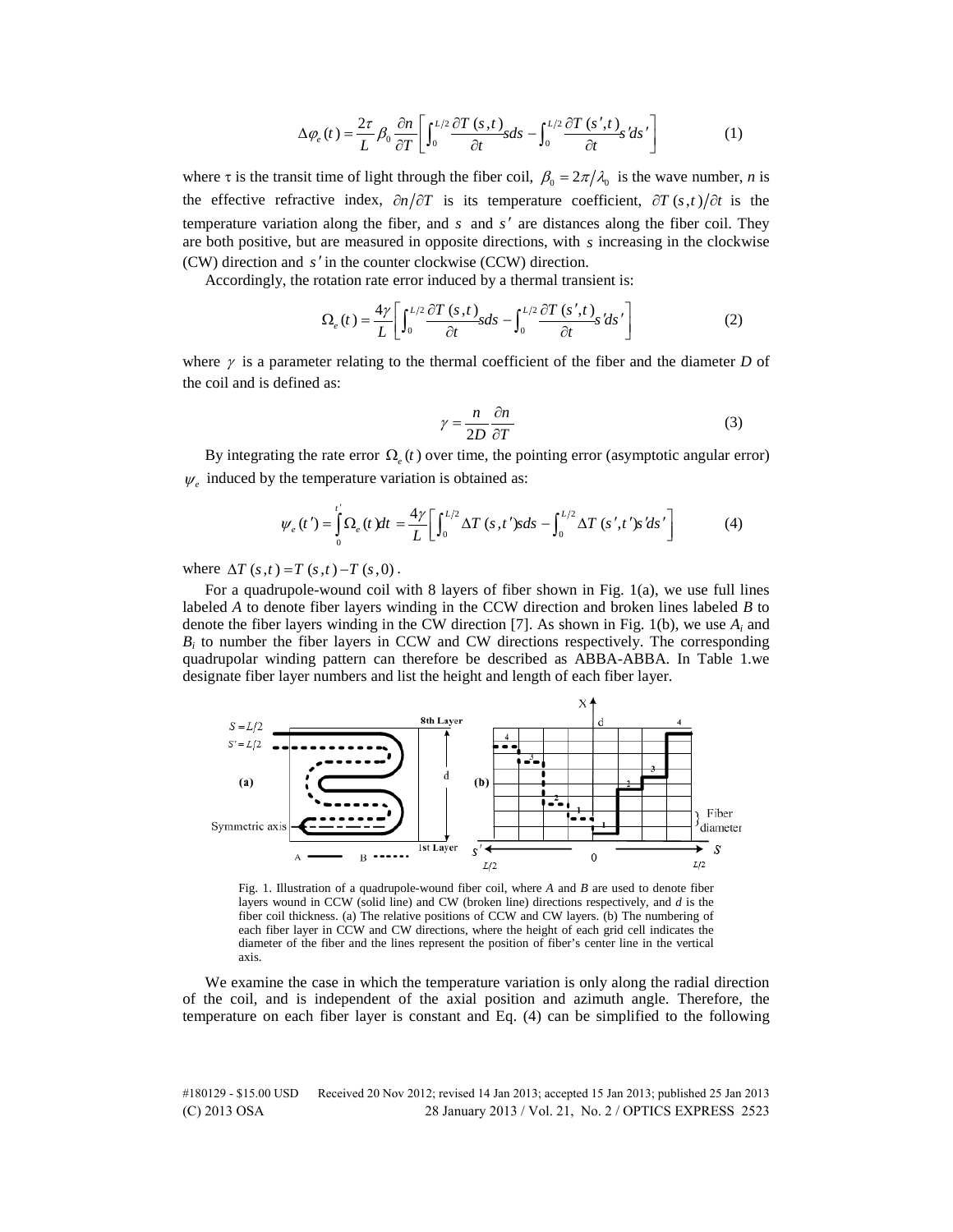expression, assuming that the fiber coil is symmetrically wound around coil midpoint, as illustrated in Fig. 2(a):

$$
\psi_{e0}(t) = \frac{4\gamma}{L} \sum_{i=1}^{4} [\Delta T(A_i, t) - \Delta T(B_i, t)] \cdot \int_{(i-1)L/8}^{L/8} s \cdot ds
$$
 (5)

**Table 1. Height and Length of Each Fiber Layer**

| Winging pattern                                                                       | А           | в                  | в                            | А              | А               | B                         | В                              | A                    |
|---------------------------------------------------------------------------------------|-------------|--------------------|------------------------------|----------------|-----------------|---------------------------|--------------------------------|----------------------|
| Global layer number                                                                   |             |                    | 3                            | 4              | 5               | 6                         |                                | 8                    |
| CCW layer number<br>$CCW$ layer length $(m)$                                          | $0\neg L/8$ |                    |                              | $L/8 \sim L/4$ | $L/4 \sim 3L/8$ |                           |                                | 4<br>$3L/8 \sim L/2$ |
| CCW layer height (m)<br>CW layer number<br>CW layer length (m)<br>CW layer height (m) | d/16        | $0 - L/8$<br>3d/16 | 2<br>$L/8 \sim L/4$<br>5d/16 | 7d/16          | 9d/16           | $L/4 \sim 3L/8$<br>11d/16 | 4<br>$3L/8 \sim L/2$<br>13d/16 | 15d/16               |

However, if the coil is not wound perfectly symmetric, the position of the midpoint where two counter propagating light waves meet will change. As shown in Fig. 2(b), if the CCW wound fiber (denoted by A) is shortened by *l*, the midpoint for the counter-propagating light waves to meet will move to the longer fiber side (denoted by B) by *l*/2. In practice, even if the fiber lengths for CCW and CW fiber sections are the same, the optical path lengths may be different due to refractive index variations along the fiber caused by imperfection of the fiber and different stresses on the fiber. Therefore, we introduce a quantity called effective asymmetric length  $l_{\text{eff}}$  to denote the shortened optical path length of CCW fiber section, which will result in a shift of coil midpoint by  $l_{\text{eff}}/2$  fiber length to the CW section. Consequently, the pointing error resulting from such an imperfect coil can be expressed as:



Fig. 2. Illustration of asymmetrical fiber wounding. (a) CCW (denoted by A) and CW (denoted by B) wound fiber sections have the same length. (b) CWW section is short by a length of *l*, resulting in a shift of *l*/2 of the coil midpoint to the CW side.

The total accumulated angular error  $\Psi_e$  (pointing error), which reflects the performance of the fiber coil under a temperature variation, can be determined at thermal equilibrium  $(t\rightarrow\infty)$ when the thermally induced nonreciprocity in the fiber coil diminishes. Note that the temperature change  $\Delta T(x)$  on each layer can be described as follows: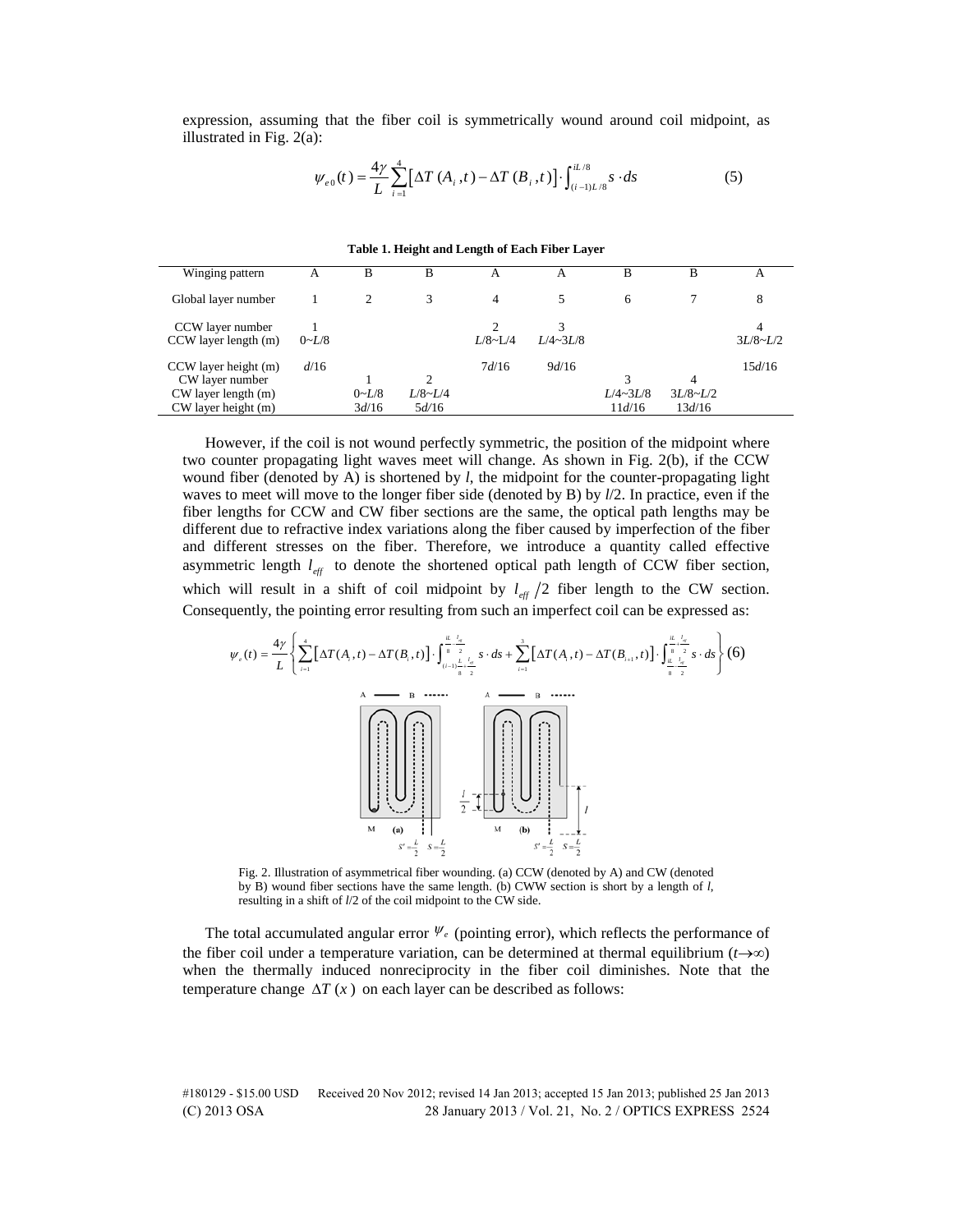$$
\Delta T(A_i) = \Delta T_{inner} + \delta T \frac{x_i}{d}, (x_i = d / 16, 7d / 16, 9d / 16, 15d / 16)
$$
 (7a)

$$
\Delta T(B_i) = \Delta T_{inner} + \delta T \frac{x_i}{d}, (x_i = 3d/16, 5d/16, 11d/16, 13d/16)
$$
 (7b)

where  $\delta T = \Delta T_{outer} - \Delta T_{inner}$ ,  $\Delta T_{outer} = TC_1 - T_{room}$ ,  $\Delta T_{inner} = TC_2 - T_{room}$ ,  $T_{room}$  is the room temperature, and *d* is the coil width.

Substitution of (7) in (5) and (6) yields:

$$
\psi_{e0} = \gamma \frac{L}{8^2} \delta T \tag{8a}
$$

$$
\psi_e = \gamma \left(\frac{L}{8^2} - \frac{7}{8} l_{\text{eff}}\right) \delta T \tag{8b}
$$

where  $\psi_{e0}$  and  $\psi_{e}$  are the pointing errors for coils without and with winding induced length asymmetry  $l_{\text{eff}}$ .

It can be shown that for a fiber coil with *N* layers, the pointing errors caused by a radial temperature variation can be expressed as:

$$
\psi_{e0} = \gamma \frac{L}{N^2} \delta T \tag{9a}
$$

$$
\psi_e = \gamma_T \, \delta T = \psi_{e0} - \frac{N-1}{N} (\gamma \delta T) l_{eff} \tag{9b}
$$

$$
\gamma_T = \gamma \left(\frac{L}{N^2} - \frac{N-1}{N} l_{\text{eff}}\right) = \gamma \cdot l_{\text{all}} \tag{9c}
$$

where  $l_{\text{all}} = L/N^2 - (N-1)/N \cdot l_{\text{eff}}$  is the overall asymmetric length of the coil to be discussed shortly.

 $\gamma$ <sub>r</sub> is an important parameter and is named as the pointing error thermal sensitivity (PETS) of the coil. It is directly proportional to coil's asymmetric length, and as will be shown next, it can be obtained experimentally by changing  $\delta T$  while measuring the pointing error  $\psi_e$ .

Although a similar equation to Eq. (9a) for a perfect symmetric quadruple-winding coil was obtained previously [8], it cannot used to evaluate imperfect fiber coils. As will be shown next, Eq. (9b) obtained in this paper is the most important equation for characterizing the symmetry property of a quadruple-winding fiber coil.

It is interesting to notice from Eq. (9c) that for a perfect geometrically symmetric coil  $(l_{\text{eff}} = 0)$ , the thermally induced pointing error is non-zero and decreases quadratically with *N*. The pointing error can be reduced to zero if an asymmetry  $l_{\text{eff}} = L / \sqrt{N(N-1)}$  is purposely introduced. Such an asymmetry is understandable, considering that the "A" portion fiber has two layers at the inner and outer most surfaces, as shown in Fig. 1 and Fig. 5(a), and they are impacted more by the temperature changes than the "B" layers beneath them. Consequently "A" portion should be shortened to match the temperature effect on the "B" portion by  $L/[N(N-1)]$ . In other words,  $L/[N(N-1)]$  is the intrinsic asymmetric length relating to quardruplar winding pattern and can be compensated by trimming "A" portion fiber by the equal amount. For a fiber coil with 8 and 24 layers, the required trimming lengths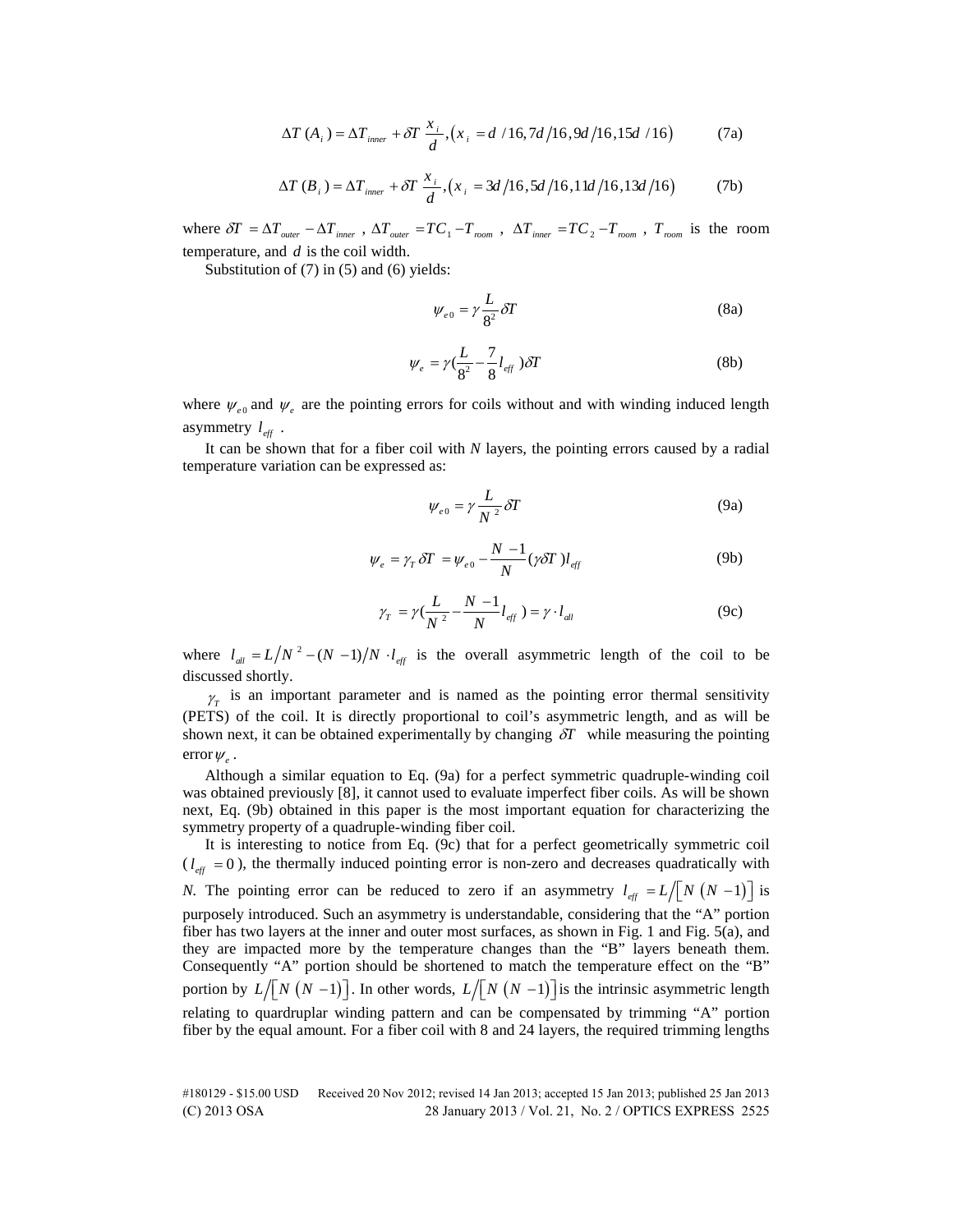are 1.78% and 0.18% of the coil length, respectively. Therefore, we introduced an overall coil asymmetric length  $l_{\text{all}}$  in Eq. (9c) to take into account of both intrinsic and winding asymmetries.

#### **3. Experimental result and discussions**

Three frameless SM fiber coils with conductive potting adhesives are used in this study and all of them were wound with the quadrupolar winding scheme. The coils are approximately 1.25cm in height with an inner diameter of 5.3cm. The total length of fiber on each coil is 240*m*, producing 24 fiber layers. Each fiber coil is placed in an open-loop gyroscopic setup shown in Fig. 3 to form a complete fiber gyro and to be evaluated for its thermal performance. As shown in insets a) and b), a temperature gradient is applied to a coil in the radial direction such that the fiber in each layer experiences the same temperature. The temperatures both at coil's inner and outer surfaces were monitored with two separate thermocouples. In the experiments, we always keep the lengths of fiber pigtails constant at 2 meters each.



Fig. 3. Gyroscopic setup for measuring thermal induced error signals. Inset a) shows a ribbon heater with a width and a length equal to the width and the perimeter of the coil is wrapped around coil to apply a radial temperature gradient. TC1 and TC2 are the temperatures measured at the outer and inner surfaces of the fiber coil. Inset b) shows TC1 and TC2 as a function of time when a radial temperature excitation is applied, and are stabilized at 70.2°C and 54.3°C respectively, resulting a temperature gradient  $\delta T = TC1 - TC2 = 15.9$ °C



Fig. 4. (a) Measured rotation rate error (solid line) of a gyro system in Fig. 3 when the fiber coil's outer layer is subject to a temperature change TC1 (dotted line). (b) Angular error of the gyro system steadily approaches asymptotic value (pointing error), despite the fast fluctuation of the corresponding rate error (solid line).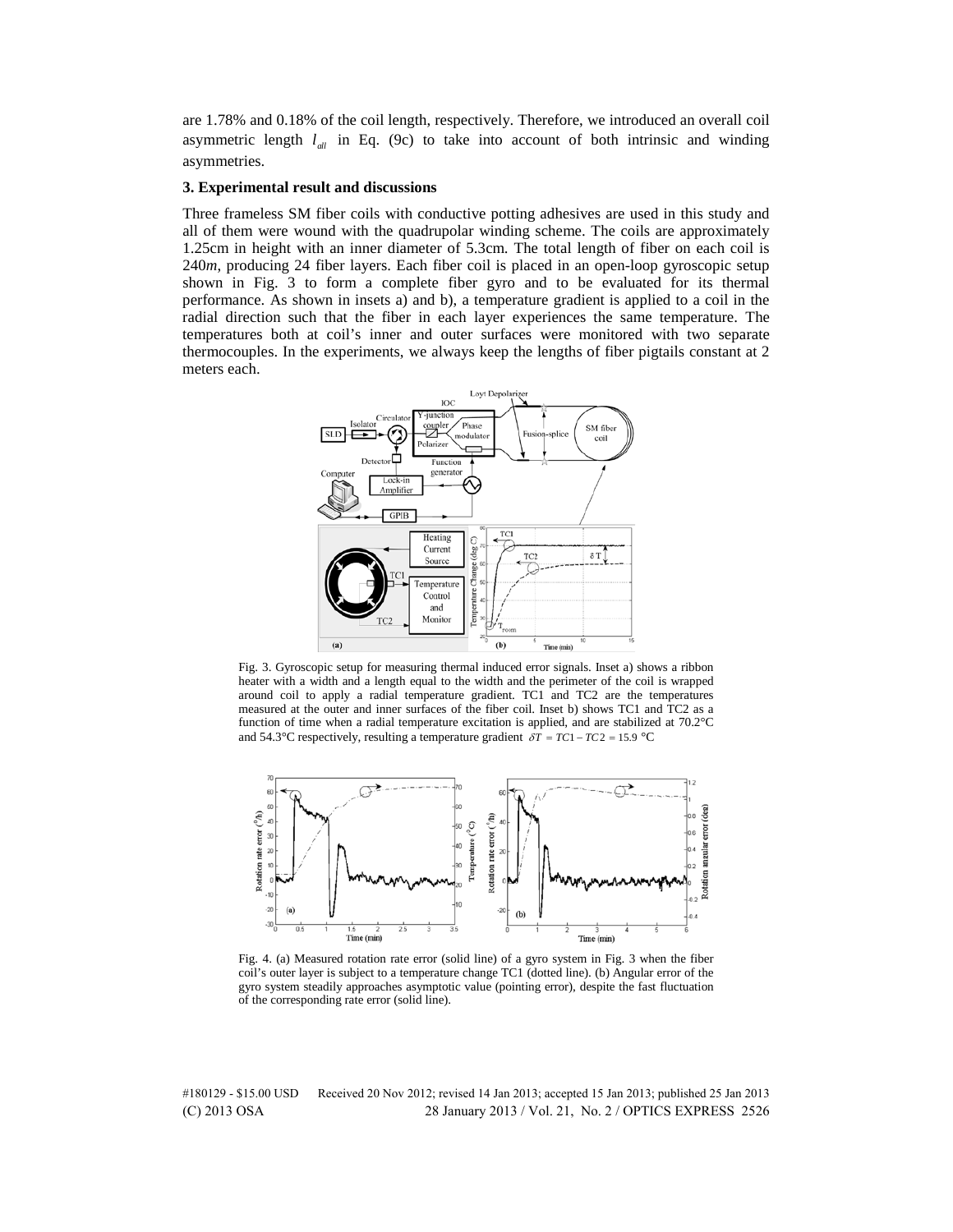A varying temperature gradient on the fiber coil will cause a nonreciprocal phase shift, which will result in rotation rate and pointing errors for a gyro system incorporating the fiber coil. Figure 4(a) shows the rotation rate error of a gyro system in Fig. 3 as a function of time when a temperature gradient shown in the insets of Fig. 3 is applied to the fiber coil. By integrating the rate error  $\Omega_{\alpha}(t)$  over time, the angular error can be obtained, as shown in Fig. 4(b). It should be pointed out that the angular error signal steadily approaches an asymptotic value  $\psi_e$  around 1.04 degrees (pointing error), despite large fluctuations of the measured rate error.

## *3.1 Experimental verification of Eq. (9)*

Equation (9b) shows that the pointing error is linearly proportional to the effective asymmetry length  $l_{\text{eff}}$  of the coil and can be experimentally verified by fixing  $\delta T$  while changing  $l_{\text{eff}}$ by trimming the length of "A" side (e.g. CCW side) of the coil. In Eq. (9b), the effective asymmetry length  $l_{\text{eff}}$  can be expressed as:

$$
l_{\text{eff}} = l_{\text{eff }0} + l \tag{10a}
$$

where  $l_{eff}$  is the initial effective asymmetry length before trimming the coil and *l* is the trimming length. Substitution of Eq. (10a) in Eq. (9b) yields:

$$
\psi_e = \psi_{e0}' - \frac{N-1}{N} (\gamma \delta T) \cdot l \tag{10b}
$$

where the pointing error before coil trimming  $(l = 0)$  is

$$
\psi'_{e0} = \psi_{e0} - \frac{N-1}{N} (\gamma \delta T) \cdot l_{eff 0}
$$
 (10c)

When trimming a coil, we unwrap some turns from the coil outer layer ("A" side or CCW side), as shown in Fig. 5(a) and cut a length of fiber equal to the unwrapped portion to keep the fiber pigtail length constant. The trimming length  $l$  is defined positive when cutting fiber from the outer layer ("A" side) of a coil.



Fig. 5. (a) Illustration of coil trimming with two fiber turns unwrapped from the outer layer of the coil. (b) Measured pointing error  $\psi$  of fiber coil as a function of the trimming lengths *l* when a temperature excitation profile from room temperature to 70°C is applied to the outer layer of the coil.

We trimmed and tested three fiber coils of the same diameter and made with the same fiber. The measured pointing error  $\psi_e$  of the gyro system incorporating the coils as the function of the trimming length *l* is shown in Fig. 5(b). The same temperature profile shown in Fig. 3 was applied to each coil's outer layer and each coil is trimmed at six trimming lengths  $(l = 0m, 0.5m, 1m, 1.5m, 2m, 2.5m)$ . It is evident that the pointing error is linearly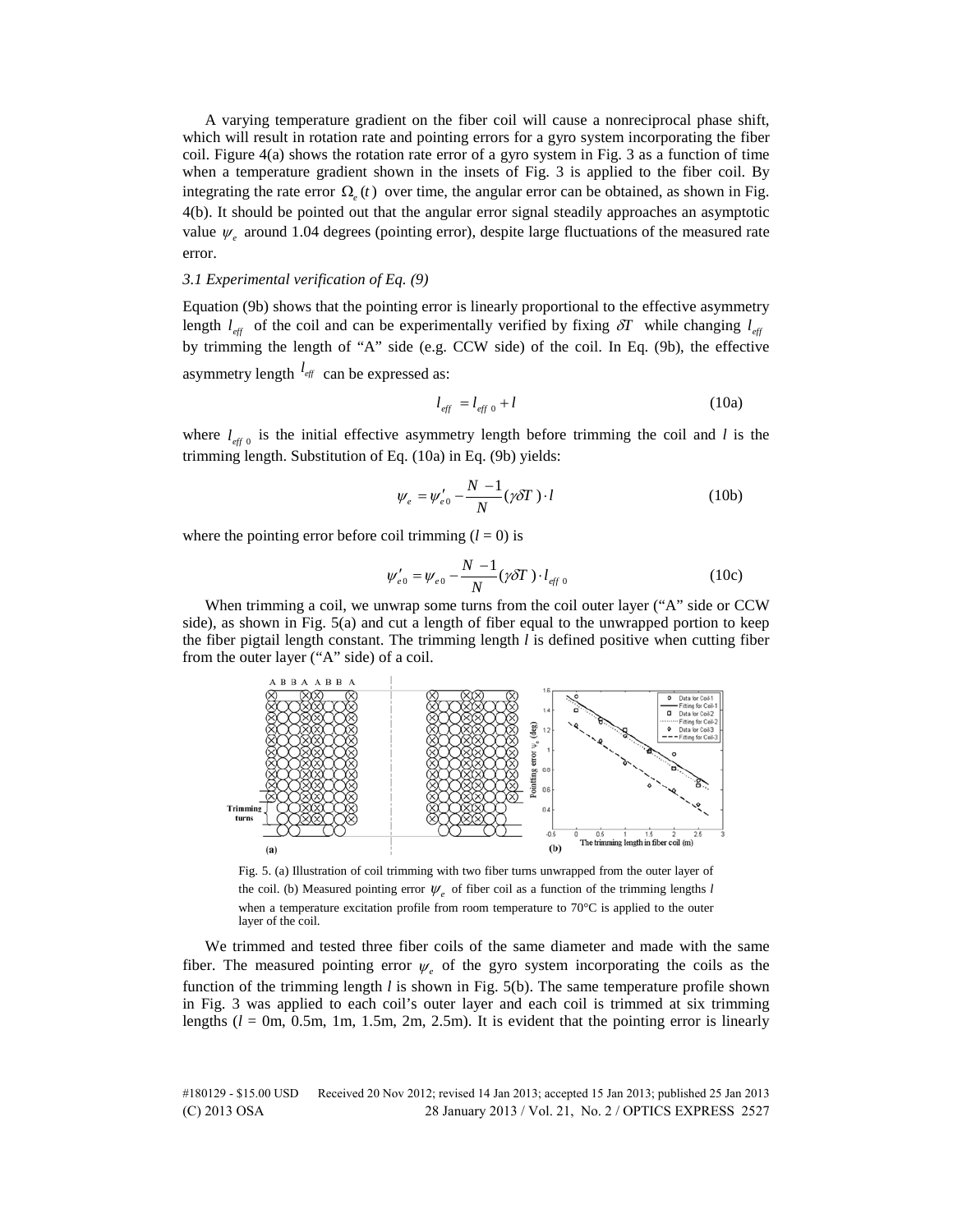proportional to the trimming lengths *l* and hence to the effective asymmetry length  $l_{\text{eff}}$ , agrees well with Eq. (9b). Because the three coils have the same diameters and are made with the same fibers,  $\gamma$  in Eq. (9) are expected to be the same according to Eq. (3). In addition, the temperature gradients applied to the three coils are also the same so that that the slope  $(N-1)/N \cdot \gamma \delta T$  in Eq. (9b) of the three coils are also expected to the same. Indeed, the experimental results in Fig. 5(b) agree well with the prediction of Eq. (9b). It is important to point out that by curve fitting to Eq. (9b) one can obtain  $\gamma \delta T$  and consequently  $\gamma$  because δ*T* can be obtained independently in the experiment.

|                                 | $Coil-1$ | $Coil-2$ | Coil-3 |
|---------------------------------|----------|----------|--------|
|                                 |          |          |        |
| Measured $\delta T$             | 15.86    | 15.43    | 15.3   |
| $(N-1)/N \cdot \gamma \delta T$ | 0.311    | 0.315    | 0.321  |
| $\mathcal V$                    | 0.0188   | 0.0196   | 0.0201 |
| $\psi'_{e0}$ (Deg)              | 1.483    | 1.451    | 1.223  |

**Table 2. Measurement Results of**  $\gamma \delta T$  **and**  $\psi_{e0}^{\prime}$  **of Three Fiber Coils** 

Table 2. shows the slope  $\gamma \delta T$  and the intercept  $\psi_{e0}^{\prime}$  of each fiber coil. The slopes are slightly different due to the slightly fluctuation of δ*T* among three coils, possibly caused by non-identical winding and potting of the coils. The average  $\gamma$  obtained for this coil type is 0.0195 /( $^{\circ}C \cdot m$ ) (for each coil type  $\gamma$  can be determined by performing the trimming procedure described above). The different intercepts  $\psi_{e0}^{\prime}$  of the three curves in Fig. 5(b) and in Table 2 indicate that the three coils have different initial effective asymmetric lengths  $l_{eff}$ <sub>0</sub>, according to Eq. (10c).

## *3.2 Determination of coil's pointing error thermal sensitivity and asymmetric length*

After verifying Eq. (9) experimentally, we now can confidently use it to determine the pointing error thermal sensitivity (PETS)  $\gamma_T$  of a fiber coil and its effective asymmetric length  $l_{\text{eff}}$  by measuring  $\psi_e$  at different  $\delta T$ .



Fig. 6. The pointing error taken before coil trimming. The lines indicate the best linear fit through the data points.

Using the setup in Fig. 3, we applied six different temperature excitation profiles to the outer layer of each coil (TC<sub>2</sub> = 30°C, 40°C, 50°C, 60°C, 70°C, 80°C). The corresponding temperature differences  $\delta T$  for the three coils are shown in Table 3. Figure 6 shows the measured  $\psi_e$  as a function of  $\delta T$  of the three coils without trimming. The pointing error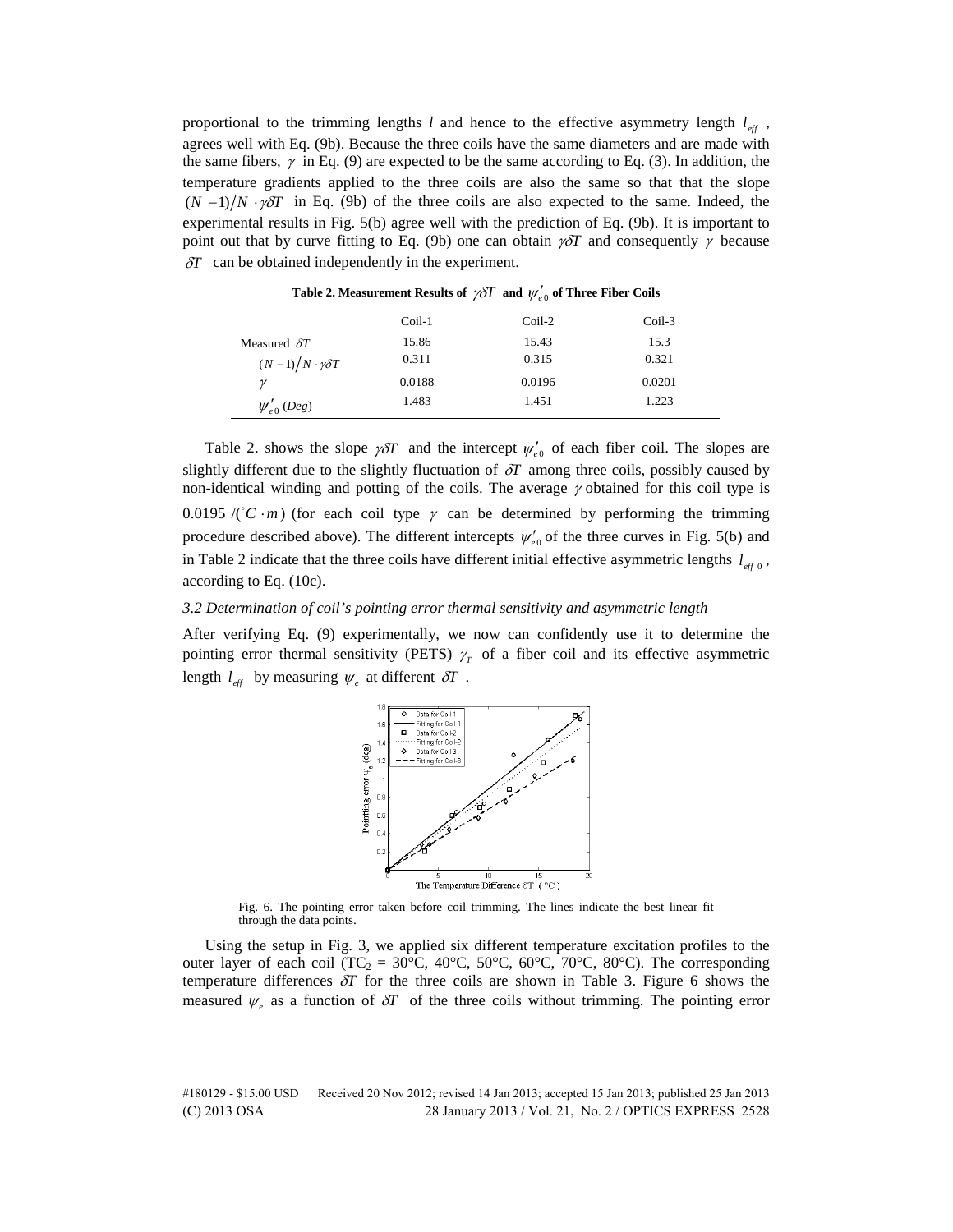increases linearly with  $\delta T$ , agreeing well with Eq. (9b). By curve-fitting  $\psi_e$  to Eq. (9b), we obtain PETS  $\gamma_r$  of three coils and the results are shown in Table 3.

**Table 3. Outer Surface Temperature, Final Temperature Gradient, and**  $\gamma$ **<sup>T</sup> of Three Coils Under Test**

| Outer surface temperature $(^{\circ}C)$ |                  | 30           | 40           | 50           | 60             | 70            | 80             | $\gamma_{\tau}$ (deg / °C) |
|-----------------------------------------|------------------|--------------|--------------|--------------|----------------|---------------|----------------|----------------------------|
|                                         | Coil-1           | 4.11         | 6.80         | 9.55         | 12.49          | 15.86         | 19.06          | 0.086                      |
| $\delta T$ (°C)                         | Coil-2<br>Coil-3 | 3.68<br>3.37 | 6.40<br>6.11 | 9.15<br>8.99 | 12.09<br>11.72 | 15.43<br>15.3 | 18.65<br>18.38 | 0.083<br>0.067             |

From Eq. (9c), we obtain the overall asymmetry lengths  $l_{all}$  of the three coils as 4.3 m, 4.1 m, and 3.33 m respectively, where  $\gamma = 0.0195$  is used in the calculation. The corresponding effective asymmetric lengths  $l_{\text{eff 0}}$  of the coils from winding imperfections can be found as:

$$
l_{eff\ 0} = L/[N(N-1)] - N \cdot l_{all}/(N-1)
$$
 (11)

Substitution of  $L = 240$ m and  $N = 24$  in Eq. (11), we obtain the initial effective asymmetry lengths of the three coils as −4.16m, −3.98m and −3.12m, respectively. The minors sign indicates that the length of "A" portion fiber is longer than that of "B" portion fiber in the coils.

We further measured the pointing error as a function of final temperature gradient of the three coils with different trimming lengths, with the result of coil-2 shown in Fig. 7(a). Clearly, pointing error is almost insensitive to variations in thermal gradient with a trimming length about 4.5 m, corresponding to a near zero overall asymmetric length. Pointing error starts to increase in the negative direction with the thermal gradient when the coil is over trimmed with a trimming length of 5 m. These results are consistent with the prediction of Eqs. (9b) and (9c). Evidently, PETS is an excellent parameter to quantify the thermal performance of fiber coils: a larger PETS corresponds to a larger overall asymmetric length. The smaller the PETS of a coil, the smaller the thermal induced pointing error of the gyro incorporating the coil.

Figure 7(b) shows PETS obtained by curve fitting in Fig. 7(a) as a function of trimming length. The solid line is the plot of Eq. (9c) using experimental parameters (L = 240m, N = 24 and  $\gamma = 0.0195 / (^{\circ}C \cdot m)$ , and it agrees with the experimental data reasonably well.



Fig. 7. (a) Pointing error of Coil-2 with different trimming lengths on the "A" portion fiber. The slope of each curve is the PETS of the coil. (b) PETS of Coil-2 as a function of trimming length *l* and the corresponding theoretical curve of Eq. (9c) for  $L = 240$ m,  $N = 24$  and  $\gamma = 0.0195$